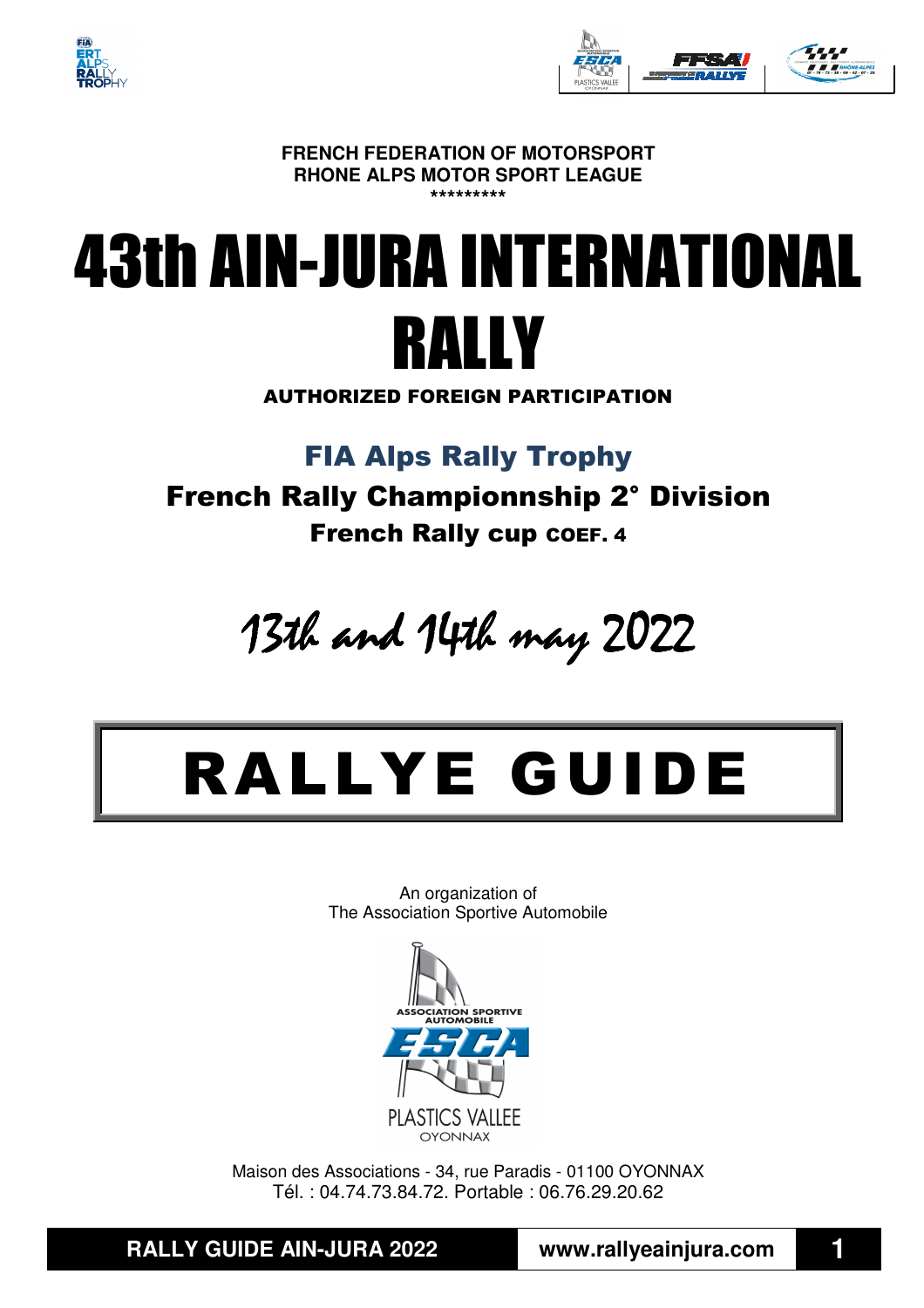



## **CONTENTS**

|                                            | Pages                       |
|--------------------------------------------|-----------------------------|
| <b>1. WELCOME - HISTORY - PRESENTATION</b> | 3                           |
| 1.1. Welcoming remarks from the President  | $\mathcal{S}_{\mathcal{S}}$ |
| 1.2. History                               | $\overline{4}$              |
| 1.3. Presentation                          | $\overline{\mathcal{A}}$    |
| 1.4. Past Prizewinners                     | 5                           |
| 2. CONTACT DETAILS OF THE ORGANIZATION     | 6                           |
| 2.1. Permanent contact details             | 6                           |
| 2.2. Contacts list                         | 6                           |
| 2.3. Rally HQ contact details              | $\it{6}$                    |
| 2.4. Media Centre contact details          | 6                           |
| <b>3. SCHEDULE</b>                         | 7                           |
| 3.1. Schedule before the Rally week        | $\overline{7}$              |
| 3.2. Schedule during the Rally week        | 8                           |
| <b>4. ENTRIES</b>                          | 9                           |
| 4.1. Titles for which the Rally counts     | 9                           |
| 4.2. Criteria for entries acceptance       | $\cal{G}$                   |
| 4.3. Entry fees                            | $\cal{G}$                   |
| 4.4. Entry fees payment                    | 10                          |
| <b>5. SCRUTINEERING</b>                    | 10                          |
| <b>6. SERVICE PARK</b>                     | 10                          |
| <b>7. RECONNAISSANCES</b>                  | 13                          |
| 7.1. Stickers                              | 13                          |
| 7.2. Reconnaissance cards                  | 13                          |
| 7.3. Schedule                              | 13                          |
| 7.4. FFSA Rally article 6.2 rules reminder | 13                          |
| <b>8. MEDIAS</b>                           | 16                          |
| 8.1. Contacts                              | 16                          |
| 8.2. Accreditation procédure               | 16                          |
| 9. HOSTELS                                 | 17                          |
| <b>10. USEFUL INFORMATION</b>              | 18                          |

#### *THIS DOCUMENT HAS NO REGULATION POWERS - FOR INFORMATION ONLY.*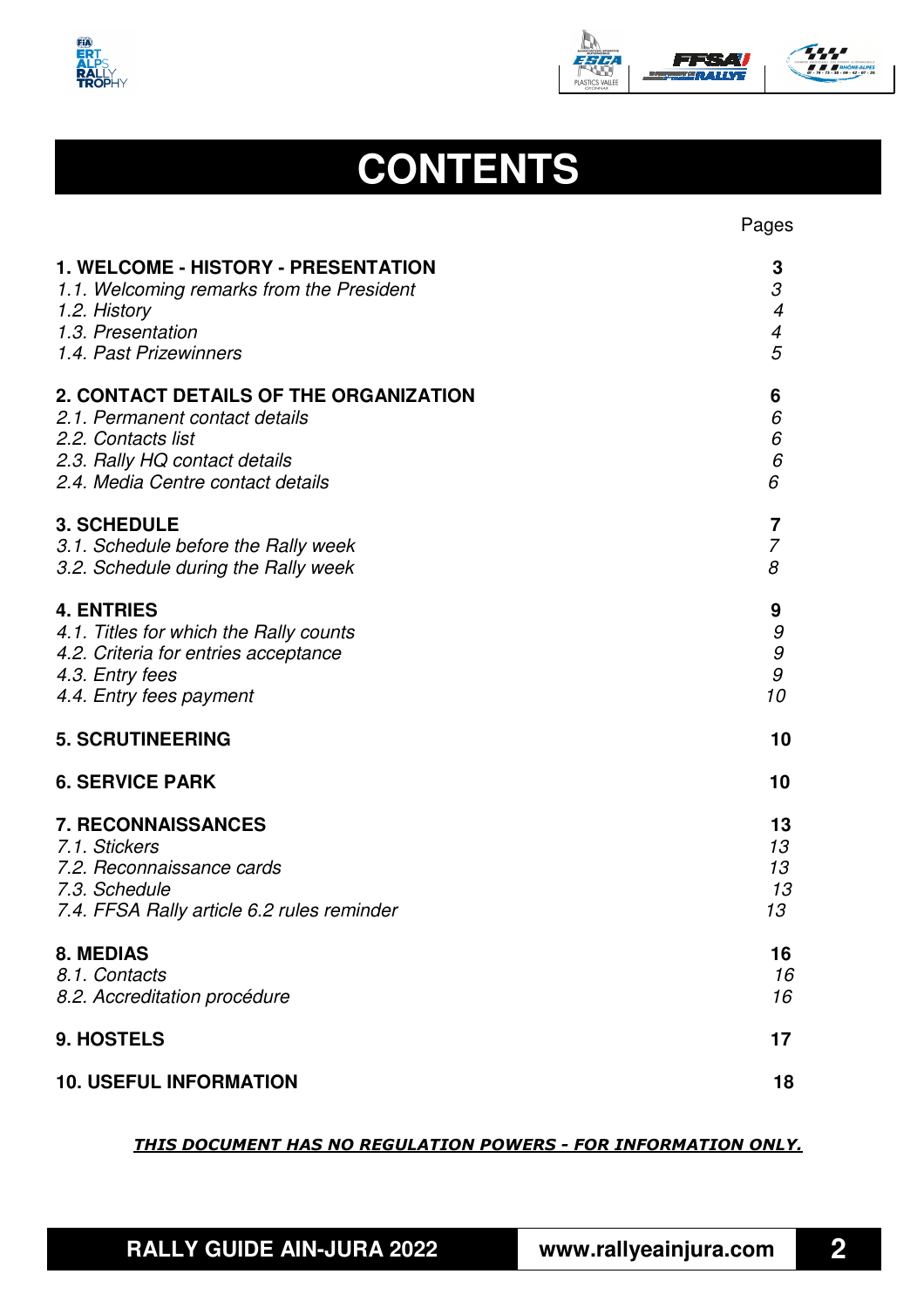



#### **1. HISTORY - PRESENTATION**

**1.1 WELCOMING REMARKS FROM THE PRESIDENT** 

## **WELCOME TO RALLY AIN-JURA Oyonnax – Haut Bugey – Ain – Rhône-Alpes**

Dear Competitors,

The organization team has the pleasure of welcome you and wishes you a pleasant stay.

The success of the event depends largely on you.

We trust you and thank you in advance for the seriousness of your provision.

The warm welcome we receive from all local authorities is based on a constant concern for safety.

To all, drivers, officials, volunteers and the public we would ask you to respect the rules of a great sports event

Hervé BESSON Président of the ASA ESCA Plastics Vallée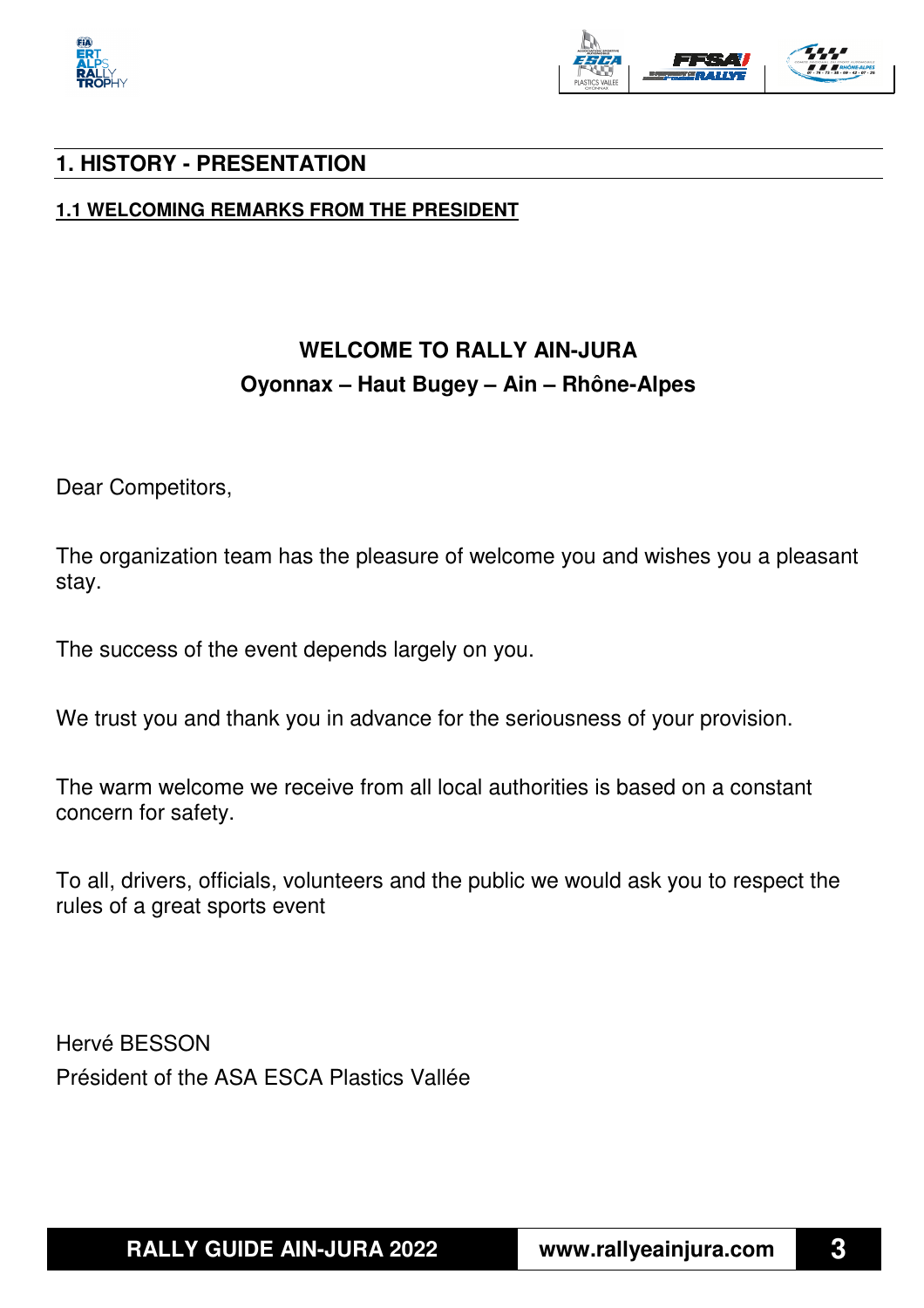



#### **1.2 SHORT HISTORY**

## **Association Sportive Automobile ESCA – Plastics Vallée**

An association under the law 1901 affiliated to the French Motorsport Federation, the ESCA (Ecurie Savoie Compétition Automobile) was born in the 1960s, founded by a handful of former members of the Asac Mont-Blanc, thus the name. This association is a member of the Departmental Olympic and Sports Committee and is approved by the Youth and Sports Committee.

Licensees were conspicuous as Driver or Co-driver in most of the disciplines of Motorsport :

- Majority in National, Regional and French Rally Championship.
- But also: Hill Climbing, Slaloms, Circuit, Historic Vehicles, Dirt and Rally Raid...

One stable is affiliated to the ASA ESCA: l'Ecurie du Pays de Gex.

The Asa Esca issued about one hundred and fifty licenses in 2011. The place said vacant by the Rallye Régional of Plastics is used by a team affiliated to the association for the organization of a Slalom in mid-April.

It took up his definitive seat in Oyonnax at the beginning of the seventies.

At the time it organised Slaloms and Hill Climb, it took the first step of motor rallying in 1976 with the 1st Rallye Ain-Jura, and with the support of a first-rate partner, ICI France, the Ain-Jura quickly reached the French Rally Championship 2° Division. It will leave this championship due to the geographical distribution of events in the Rhône-Alpes region.

At the same time Esca will have on its calendar the organization of the Regional Rally of Plastics, which will remain a real success until its 14th and last edition in 1997. Its organisation has been put on hold to allow members of the association to concentrate their efforts on the Ain-Jura Rally, efforts that have been largely rewarded :

#### **ACCESS TO THE FRENCH RALLY CUP 1ST DIVISION...**

The rally regains his level of recognition by reaching the 1st Division ... the last national event before admission into the very closed circle of the ten events of the French Rally Championship.

#### **2013 : Organisation of the Final of the French Rally Cup.**

2015 : Comeback of the French Rally Championship 2nd division. **2017-18-19-20-21 : Event counting for the EUROPEAN RALLY TROPHY ZONE ALPINE** 

#### **1.2 PRESENTATION**

The 43th RALLY AIN-JURA covering a total distance of 334.030 Km.

It is divided into 2 legs and 4 sections and have 8 Special Stages with a total distance of 144.160Kms.

Special stages are :

| 1.000 km (Same as 2019)  |
|--------------------------|
| 9.600 km (Same as 2019)  |
| 21.260 km (Same as 2019) |
| 23.260 km (Same as 2019) |
|                          |

Four differents Special Stage : 50.280 km easy to recognize.

Start order for the second section will be determined by the rally classification of the first leg. (The Timekeeping will be do at one-tenth of a second with timing cell at departures and arrivals.)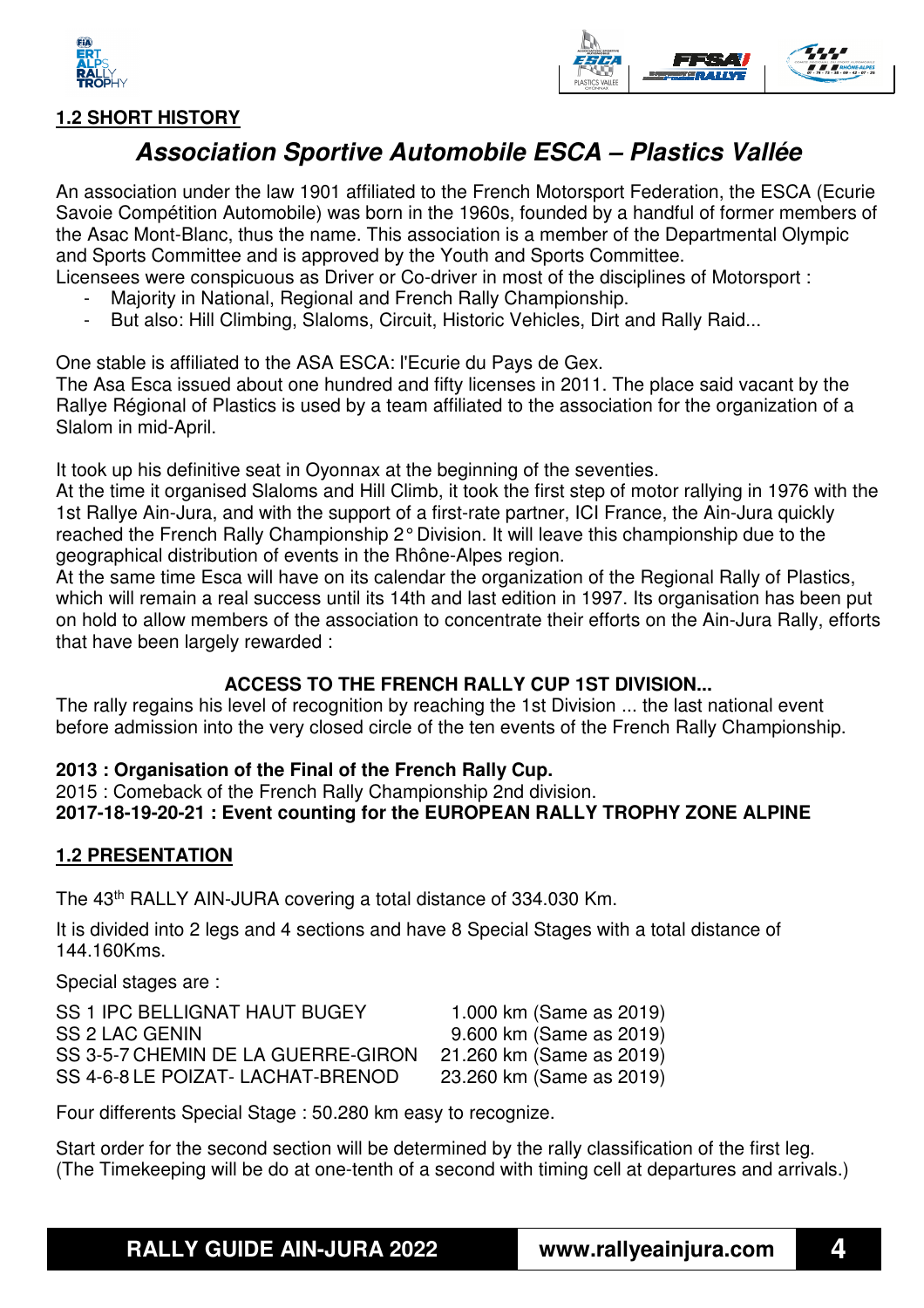



#### **1.3 PAST PRIZEWINNERS**

| 1976                      | <b>VERCHERE</b>   | <b>GRASSET</b>    | Alpine A110                 |
|---------------------------|-------------------|-------------------|-----------------------------|
| 1977                      | <b>VINCENT</b>    | <b>CALVIER</b>    | Fiat 131 Abarth             |
| 1978                      | <b>SALVY</b>      | <b>LANDRY</b>     | Porsche 911 2.7l            |
| 1979                      | <b>KRUCKER</b>    | <b>LOVEY</b>      | Porsche 911 3.0             |
| 1980                      | <b>TODESCHINI</b> | <b>DEBAILLEUX</b> | Porsche 911 SC              |
| 1981                      | <b>TEILHOL</b>    | <b>TEILHOL</b>    | Porsche 911 SC              |
| 1982                      | SAU               | <b>ALBIS</b>      | Renault 5 Turbo             |
| 1983                      | <b>NANTET</b>     | <b>CHAPUIS</b>    | Renault 5 Turbo             |
| 1984                      | <b>HOFFNER</b>    | <b>SIEFFERT</b>   | Renault 5 Turbo             |
| 1985                      | <b>GIRARDON</b>   | <b>MICHEL</b>     | Renault 5 Turbo             |
| 1986                      | DE MEYER          | <b>CHOMPAUX</b>   | Renault 5 Turbo             |
| 1987                      | <b>RIGOLLET</b>   | <b>BATHELOT</b>   | <b>Ford Sierra Cosworth</b> |
| 1988                      | <b>RIGOLLET</b>   | <b>BATHELOT</b>   | <b>Ford Sierra Cosworth</b> |
| 1989                      | <b>RIGOLLET</b>   | <b>BATHELOT</b>   | <b>Ford Sierra Cosworth</b> |
| 1990                      | <b>TASSO</b>      | <b>RANCHOUX</b>   | <b>Ford Sierra Cosworth</b> |
| 1991                      | <b>TASSO</b>      | <b>RANCHOUX</b>   | Ford Sierra Cosworth        |
| 1992                      | <b>VERNET</b>     | <b>BOUZAT</b>     | Peugeot 309 16S             |
| 1994                      | <b>DESBROSSES</b> | <b>TAVERNON</b>   | Ford Sierra Cosworth        |
| 1995                      | <b>GRANDJEAN</b>  | <b>MAUFFREY</b>   | BMW M3                      |
| 1996                      | <b>PEZZUTTI</b>   | <b>MURCIA</b>     | Ford Escort Cosworth        |
| 1997                      | <b>VOIRIN</b>     | <b>PEYRARD</b>    | Ford Escort Cosworth        |
| 1998                      | <b>GALPIN</b>     | <b>DELBECQUE</b>  | Renault Megane Maxi         |
| 1999                      | <b>AEBI</b>       | <b>AEBI</b>       | Peugeot 306 Maxi            |
| 2000                      | <b>IPPOLITI</b>   | <b>CLEVENOT</b>   | Subaru WRX                  |
| 2001                      | <b>IPPOLITI</b>   | <b>CLEVENOT</b>   | Subaru WRX                  |
| 2002                      | <b>NANTET</b>     | <b>BURLET</b>     | Porsche 911 SC              |
| 2003                      | <b>NANTET</b>     | <b>DERRIEN</b>    | Porsche 911 SC              |
| 2004                      | <b>NANTET</b>     | <b>BURLET</b>     | Porsche 911 SC              |
| 2005                      | <b>GHERARDI</b>   | DI LULLO          | Renault Clio Maxi           |
| 2006                      | <b>GROHENS</b>    | <b>DESIRE</b>     | Peugeot 206 WRC             |
| 2007                      | <b>GHERARDI</b>   | <b>AUGIER</b>     | Peugeot 306 Maxi            |
| 2008                      | <b>SNOBECK</b>    | <b>JOUET</b>      | Peugeot 307 WRC             |
| 2009                      | <b>SNOBECK</b>    | <b>MONDESIR</b>   | Peugeot 307 WRC             |
| 2010                      | <b>GHERARDI</b>   | <b>AUGIER</b>     | Peugeot 306 Maxi            |
| 2011                      | <b>NANTET</b>     | <b>BELLEVILLE</b> | Porsche 996 Cup GT3+        |
| 2012                      | <b>NANTET</b>     | <b>PERRIN</b>     | Porsche 997 GT3+            |
| 2013                      | <b>GHERARDI</b>   | <b>AUGIER</b>     | <b>Ford Fiesta RRC</b>      |
| 2014                      | <b>GHERARDI</b>   | DI LULLO          | Citroën DS3 WRC             |
| 2015                      | <b>GHERARDI</b>   | DI LULLO          | Citroën DS3 WRC             |
| 2016                      | <b>ANCIAN</b>     | <b>MERCIER</b>    | Peugeot 207 S2000           |
| 2017                      | <b>ANCIAN</b>     | <b>VITRANI</b>    | Ford Fiesta R5              |
| 2018                      | <b>LACOMY</b>     | <b>CHENE</b>      | Citroën DS3 R5              |
| 2019                      | <b>BOCHATAY</b>   | <b>GLASSON B.</b> | Skoda Fabia R5              |
| <b>ERT 2017-18 BESSON</b> |                   | <b>ROISSAC</b>    | Skoda Fabia R5              |
| <b>ERT 2019</b>           | <b>PIQUEREZ</b>   | <b>PIQUEREZ</b>   | Citroën C2 R2               |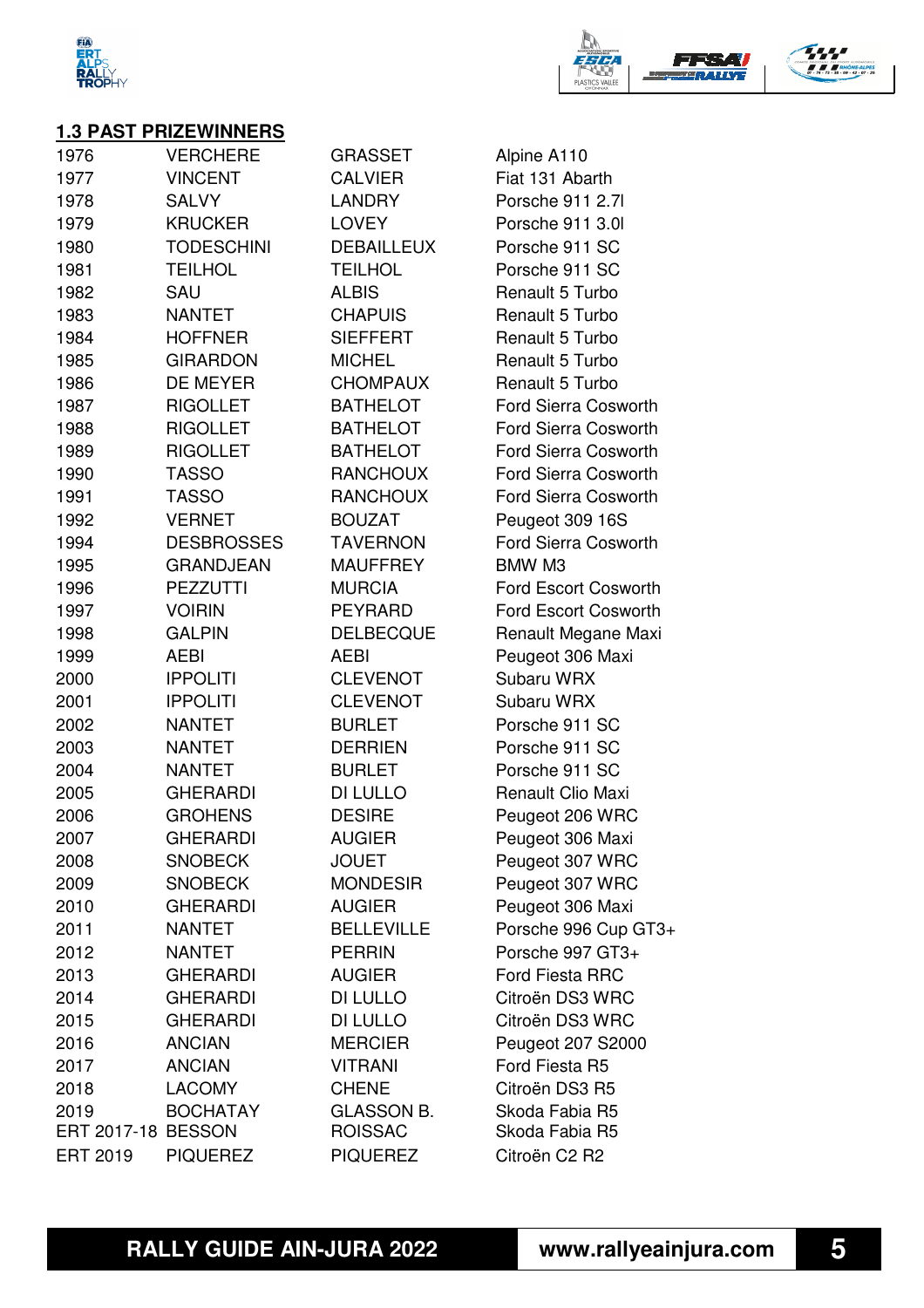



## **2. CONTACT DETAILS OF THE ORGANIZATION**

#### **2.1. Organiser's name and address (permanent office):**

#### ASA ESCA PLASTICS VALLEE

| Adress:                               | <b>Maison des Associations</b><br>34, rue Paradis - 01100 OYONNAX<br>Tél. / Fax 04.74.73.84.72 - Portable 06.76.29.20.62 |                                                                                                                                                                                                                                                                                    |  |
|---------------------------------------|--------------------------------------------------------------------------------------------------------------------------|------------------------------------------------------------------------------------------------------------------------------------------------------------------------------------------------------------------------------------------------------------------------------------|--|
| Website:                              | www.rallyeainjura.com                                                                                                    |                                                                                                                                                                                                                                                                                    |  |
| E-mail:                               | contact@asa-esca.com                                                                                                     |                                                                                                                                                                                                                                                                                    |  |
| Opening hours :                       | Wenesday from 6:00 pm to 7:30 pm                                                                                         |                                                                                                                                                                                                                                                                                    |  |
| 2.2. Contact list                     |                                                                                                                          |                                                                                                                                                                                                                                                                                    |  |
| President                             |                                                                                                                          | Hervé BESSON                                                                                                                                                                                                                                                                       |  |
| Secretary                             |                                                                                                                          | <b>Rachel CURTET</b>                                                                                                                                                                                                                                                               |  |
|                                       |                                                                                                                          | Adjointe : Véronique TRONCHET                                                                                                                                                                                                                                                      |  |
| Treasurer                             |                                                                                                                          | Michel ODOBEL - Adjointe: Marie TABOURIN                                                                                                                                                                                                                                           |  |
| <b>Clerk of the Course</b>            |                                                                                                                          | Patrick BOUTEILLER - Deputy: Michel LAROULANDIE                                                                                                                                                                                                                                    |  |
| <b>Competitors Relations Officers</b> |                                                                                                                          | Ivan PRISTCHEPA (responsable), Marie-Line EYERMANN,<br>Gérard BERTRAND, Gérard TEXIER et Gérard LEGIOT                                                                                                                                                                             |  |
| Parks manager                         |                                                                                                                          | <b>Laurent VERRIERE</b><br>Adjoints : G. et N. MACHETTE                                                                                                                                                                                                                            |  |
| Press officer                         |                                                                                                                          | Gilles GAILLARD et Philippe GAVARD PERRET                                                                                                                                                                                                                                          |  |
| Equipment manager                     |                                                                                                                          | Alain BEUQUE, Julien DARMES et Margaux VERCHERE                                                                                                                                                                                                                                    |  |
| Signposting and installations         |                                                                                                                          | Romain BECK, Jean-Pascal BESSON, Christophe CHAVIN,<br>Christophe COURVILLE, Margaux DARMES, José DE SA,<br>Jean-Marc ESCANDE, Chantal GONIN, Louis GRASSET,<br>Frédéric RICHARD, Gilles RIGAUD, Marie TABOURIN,<br>Véronique TRONCHET, André VERCHERE, Patrick<br><b>VOUILLON</b> |  |

#### **2.3. Rally HQ contact details**

During the month before the Rally,opening hours : Thuesday,Wenesday and Thursday from 6 :00pm to 7 :30pm Maison des Associations - 34, Rue Paradis - 01100 OYONNAX Points GPS : Lat. N 46°15'.42.0'' – Long. E 005°39'.23.2''

From Friday 13th to Saturday 14th May 2022, during the Rally VALEXPO OYONNAX - 01100 OYONNAX Points GPS : Lat. N 46°15'.40.0'' – Long. E 005°38'.51.4''

#### **2.4. Media Centre contact details**

From Friday 13th to Saturday 14th May 2020 : VALEXPO - 88 cours de Verdun - 01100 OYONNAX Tel. + 33 (0) 4 74 77 35 96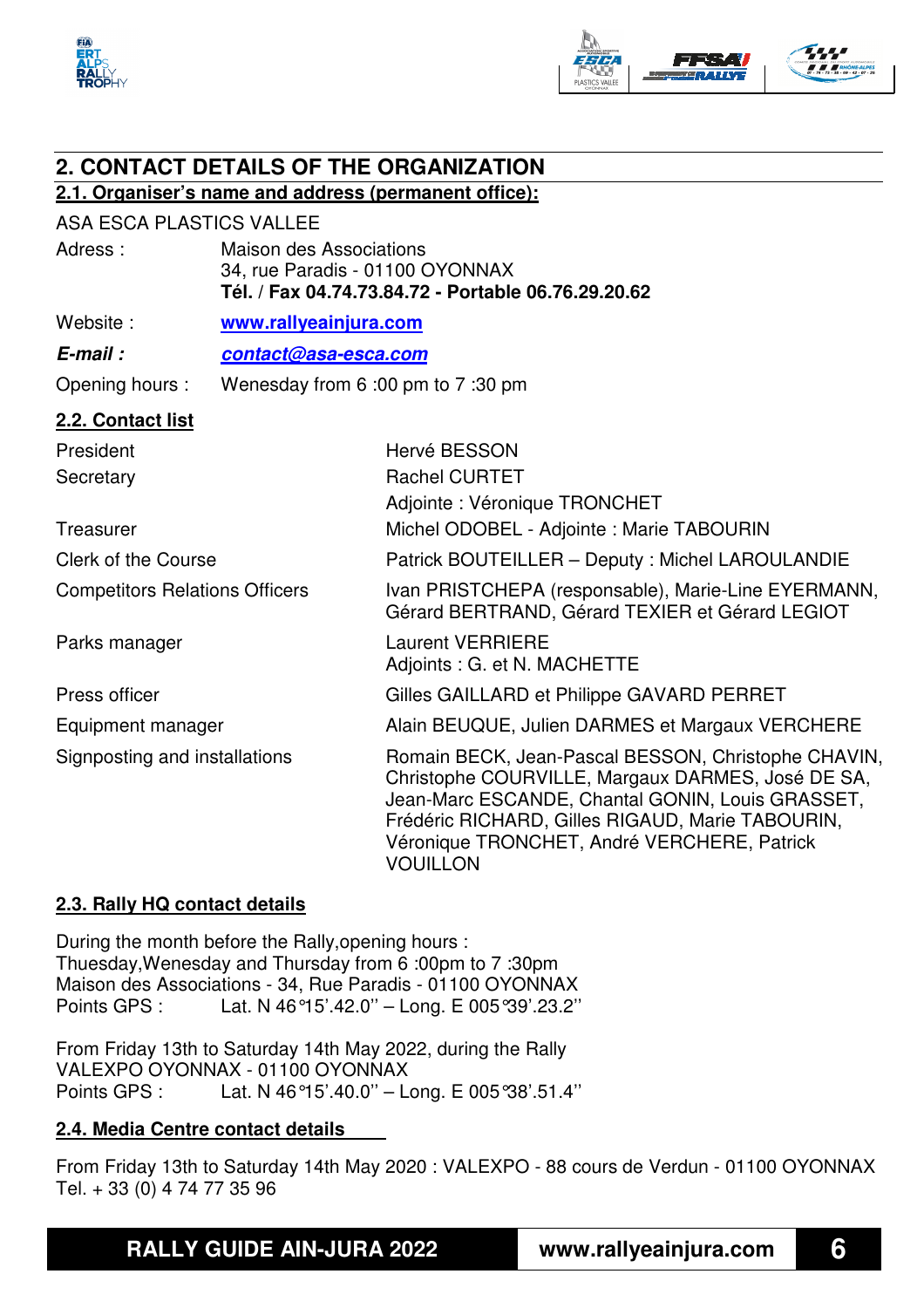



## **3. SCHEDULE**

## **3.1. Schedule before the rally week**

| <b>Date</b>                                 | Activity                                                                        | Location                               |
|---------------------------------------------|---------------------------------------------------------------------------------|----------------------------------------|
| Monday 14.03.2022                           | Publication of the Supplementary                                                | www.rallyeainjura.com                  |
|                                             | Regulations and opening date for entries                                        |                                        |
| Thursday 07.04.2022 at                      | Press Conference - Rally and itinerary                                          | Valexpo                                |
| 07:00 pm                                    | presentation                                                                    | 88 cours de Verdun                     |
|                                             |                                                                                 | 01100 OYONNAX                          |
| Monday 25.04.2022                           | Issuing of Road book, Rally Guide 2 and<br>maps                                 | www.rallyeainjura.com                  |
| Monday 02.05.2022 at<br>midnight            | Closing date for entries for International<br>and National rallies              | www.rallyeainjura.com                  |
| Friday 06.05.2022 at                        |                                                                                 | E-mail at                              |
| 08:00 pm                                    | Issuing of layout plan for service park                                         | contact@asa-esca.com                   |
|                                             |                                                                                 |                                        |
| Friday 06.05.2022 at                        |                                                                                 | www.rallyeainjura.com                  |
| 09:00 pm                                    | Issuing of the entry list                                                       |                                        |
| <b>Saturday 07.05.2022</b>                  | Administrative checks, reconaissance                                            |                                        |
| from 08:00 am to 03:00                      | materials and documents distribution to                                         |                                        |
| pm                                          | Competitors (stickers, plates,)                                                 |                                        |
|                                             | Reconnaissance / Safety Tracking                                                |                                        |
|                                             | Systems distribution                                                            |                                        |
|                                             |                                                                                 | <b>INSURANCE GAN 37 Rue</b>            |
| Sunday 08.05.2022 from<br>08:00 to 01:00 pm | Administrative checks, reconaissance<br>materials and documents distribution to | Anatole France 01100<br><b>OYONNAX</b> |
|                                             | Competitors (stickers, plates,)                                                 |                                        |
|                                             | Reconnaissance / Safety Tracking                                                |                                        |
|                                             | Systems distribution                                                            |                                        |
|                                             |                                                                                 |                                        |
|                                             |                                                                                 |                                        |
| Saturday 07.05.2022 and                     | Reconnaissances of all Special Stages.                                          | According to Road-book                 |
| Sunday 08.05.2022 from                      | 3 times per SS maximum                                                          |                                        |
| 09:00 am to noon and                        |                                                                                 |                                        |
| 01:30 pm to 10:00 pm                        |                                                                                 |                                        |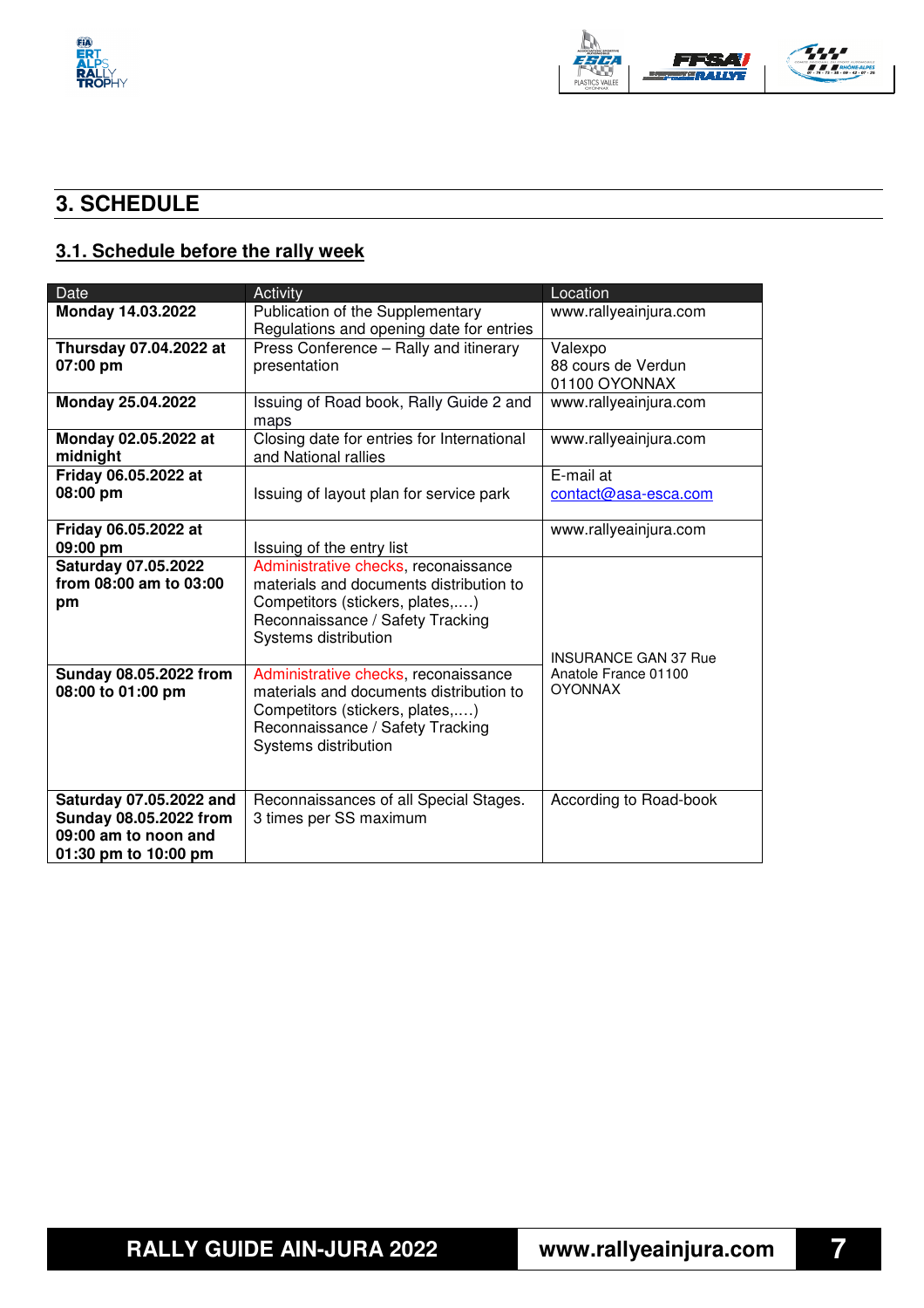



## **3.2. Schedule during the rally week**

| Date            | <b>Hours</b> | Activity                                    | Location                            |
|-----------------|--------------|---------------------------------------------|-------------------------------------|
|                 | From 08:00   | Administrative checks (see article 10) and  | <b>INSURANCE GAN 37</b>             |
|                 | am to 03:00  | delivery of itinerary, Road Book, SS        | <b>Rue Anatole France</b>           |
|                 | pm           | maps, collection of monitoring systems for  | 01100 OYONNAX                       |
|                 |              | reconnaissance and Safety Tracking          |                                     |
|                 |              | Systems for rally, etc. to the regularly    |                                     |
| <b>Thursday</b> |              | registered crews                            |                                     |
| 12.05.2022      | From 09:00   | Reconnaissance for all SS. 3 passages       | According to Road-book              |
|                 | am to 12:00  | maximum on each SS for each crew            |                                     |
|                 | From 01:30   |                                             |                                     |
|                 | pm to 10 :00 |                                             |                                     |
|                 | pm           |                                             |                                     |
|                 | At 7:30pm    | Official presentation and short drink       |                                     |
|                 | From 8:00    | Administrative checks (see article 10) and  |                                     |
|                 | am to noon   | delivery of itinerary, Road Book, SS        |                                     |
|                 |              | maps, collection of monitoring systems for  |                                     |
|                 |              | reconnaissance and Safety Tracking          |                                     |
|                 |              | Systems for rally, etc. to the regularly    |                                     |
|                 |              | registered crews.                           |                                     |
|                 | From 9:00    | Reconnaissance for all SS. 3 passages       |                                     |
|                 | am to 3:00   | maximum on each SS for each crew            |                                     |
|                 | pm           |                                             |                                     |
|                 |              |                                             |                                     |
|                 | At 11:00 am  | Opening of the Service Park                 | <b>VALEXPO</b>                      |
| <b>Friday</b>   | At 2:00 pm   | Opening of the welcome desk and             | 88 cours de Verdun                  |
| 13.05.2022      |              | distribution of materials and accreditation | 01100 OYONNAX                       |
|                 |              | documents for Media                         |                                     |
|                 | From 1:00    | Scrutineering. The schedule will be given   |                                     |
|                 | pm to 5:00   | to crews at the Administrative Checks       |                                     |
|                 | pm           |                                             |                                     |
|                 | At 1:00 pm   | First Stewards meeting.                     |                                     |
|                 | At 3:00 pm   | Security meeting + Briefing for official    |                                     |
|                 |              | vehicles - Timekeepers meeting              |                                     |
|                 | At 5:30 pm   | Press Conference                            |                                     |
|                 | At 8:00 pm   | <b>Rally Start</b>                          |                                     |
|                 | At 9:56 pm   | Arrival of Leg 1                            |                                     |
|                 | At 1:00 am   | Publication of the lists of crews admitted, | <b>VALEXPO</b>                      |
|                 |              | start order and start times                 |                                     |
|                 | At 8:45 am   | Start of the Leg 2                          | 88 cours de Verdun<br>01100 OYONNAX |
|                 | At 7:33 pm   | <b>Rally Finish</b>                         |                                     |
|                 | At 7:33 pm   | Prize-giving on the podium                  | VALEXPO                             |
| <b>Saturday</b> | From 7:33    | Final Scrutineering                         | <b>ALAIN-PNEU - POINT</b>           |
| 14.05.2022      | pm           |                                             | S 53, cours de Verdun               |
|                 |              |                                             | 01100 OYONNAX                       |
|                 | At 08:15 pm  | Post-event FIA Press Conference             | <b>VALEXPO</b>                      |
|                 |              |                                             |                                     |
|                 | At 09:00 pm  | Publication of the provisional              | <b>VALEXPO</b>                      |
|                 |              | classification                              |                                     |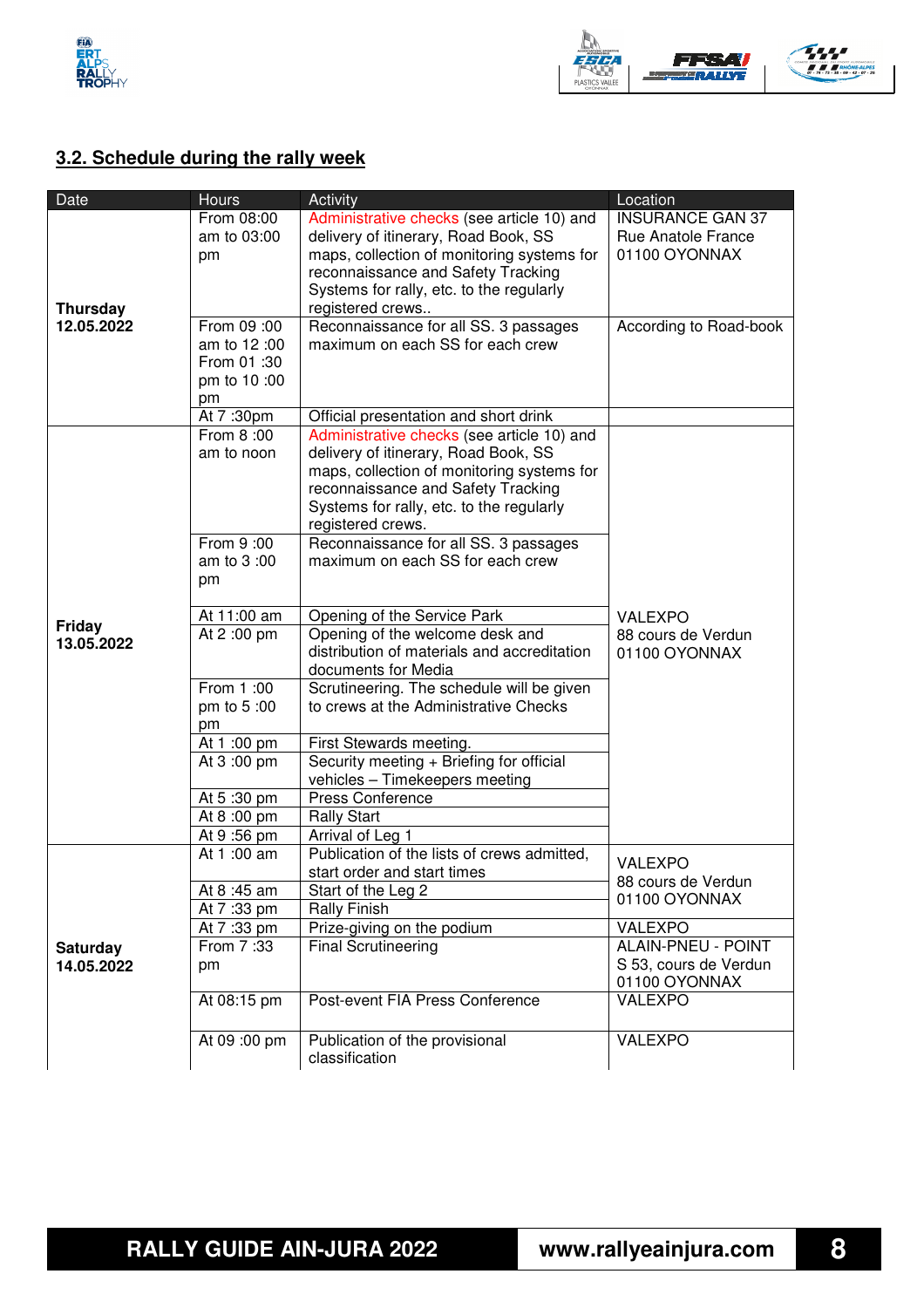



### **4. ENTRIES**

#### **4.1. Titles for which the rally counts**

- \* FIA European Rally Trophy Alps Trophy
- \* French Championship of Rally 2nd division
- \* French Cup of Rally – **COEF. 4**
- \* Rhone Alpes Regional Comittees Championship
- \* ASA ESCA Plastic Valley Challenge

#### **4.2. Criteria for entries acceptance**

Anybody wishing to take part in the Rallye AIN-JURA, must send an entry form duly completed (Appendix), until the 2th may 2022 at midnight (attested by the date on the postmark)

#### ASA ESCA PLASTICS VALLEE 34, rue Paradis – 01100 OYONNAX **Phone. +334.74.73.84.72 – Cell phone +336.76.29.20.62 – e-mail : contact@asa-esca.com**

Registrations must be do on the website **www.rallyeainjura.com** and must be validated before closing date for entries. The validation time written by the informatic system will be use as proof of submission. If this application is sent by fax or e-mail, the original duly signed must be send to the organiser by mail.

The entry will only be accepted if they are duly filled out.Electonic registration form must be formalized by original sgnature of the competitor/driver during administrative checks.

The entry will only be accepted if accompanied by the total amount of the entry fees.

Maximum number of entrants: 150, divided in 3 rallyes.

The organizing committee will provide at each crew two plates of rally, two stickers with competition number and a plate or sticker for with service mark.

#### **4.3. Entry fees**

The entry fees are fixed at:

with the organiser's optional advertising (art. 6.3): €600 inclued the GPS system before Monday, May 2, 2022 at 24:00 h sans la publicité facultative de l'organisateur (art. 6.3) :

• without the organiser's optional advertising (art. 6.3): €1200 inclued the GPS system before Monday, May 2, 2022 at 24:00

 For licensees 100% ASA ESCA Plastics Valley: €550 inclued the VDS Racing GPS system For licensees 50% ASA ESCA Plastics Valley:  $\epsilon$ 600  $\epsilon$  inclued the VDS Racing GPS system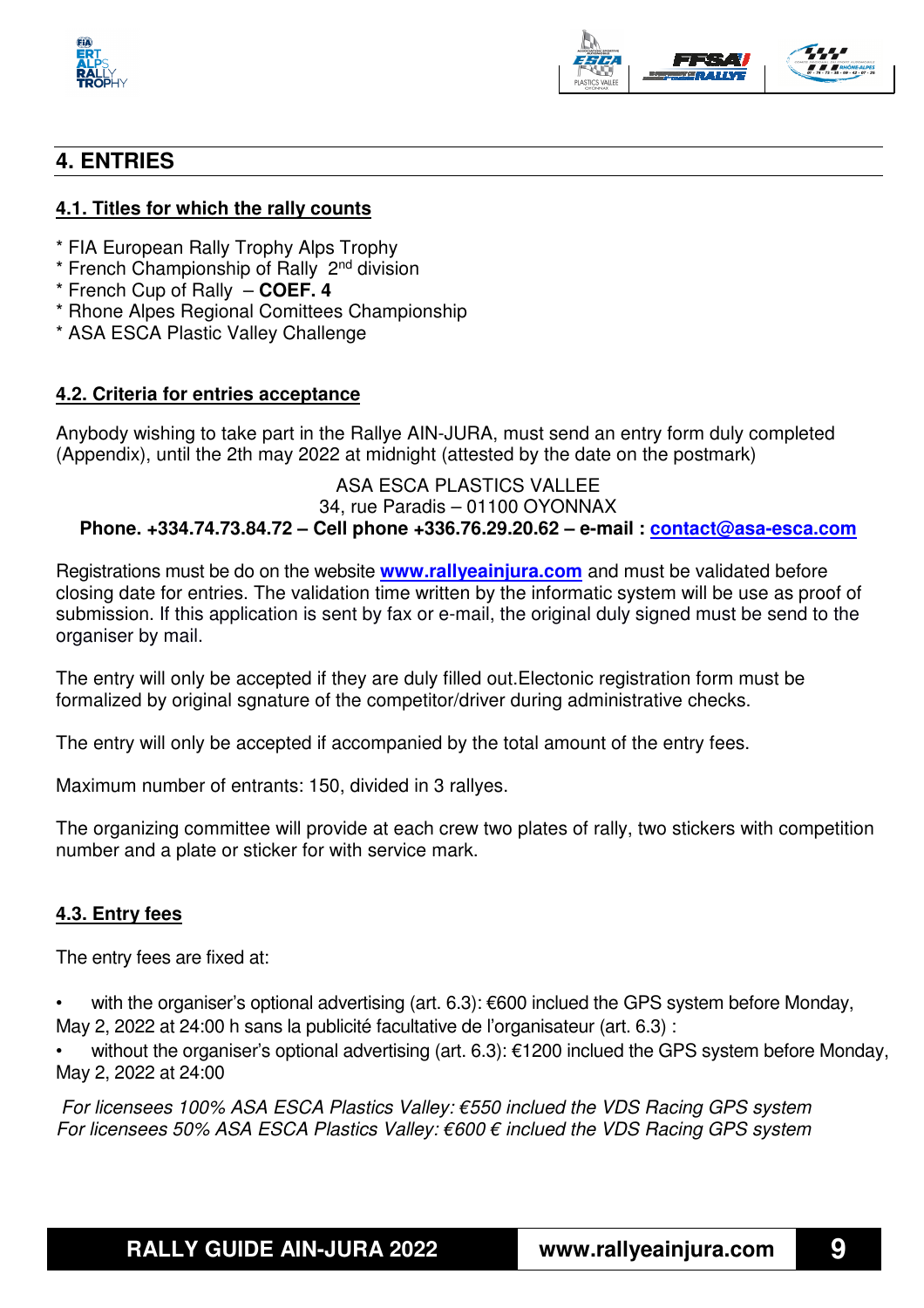



#### **4.4. Entry fees payment**

The entry fees are to be paid as follows (transfer, check or cash): ASA ESCA - Plastics Vallée - 34 rue Paradis - 01100 OYONNAX, France Bank: CCM OYONNAX IBAN FR76 1027 8073 2300 0200 7480 111 BIC CMCIFR2AXXX

 Competitors who wish to receive an invoice for entry fees must send their billing details to: contact@asa-esca.com

#### **5. SCRUTINEERINGS**

Preliminary Administrative checks will take place at the time of delivery of the road-book at the INSURANCE GAN 37 Rue Anatole France in Oyonnax. Documents to be presented:

-Valid original driving licenses + 1 copy (driver and codriver),

-Valid competition licenses for the current year  $+1$  copy (driver and codriver),

-Photocopy of the 1st page of the homologation form of the car,

- Authorization from the owner for the use of the car,

- Visa of the ASN for foreign competitors.

Competitors will receive the documents and stickers necessary for the identification of their car and various other documents, including obligations to which they will be subjected (reconnaissance book, etc...).

Verification of additional documents will take place at VALEXPO 88 Cours de Verdun in Oyonnax.

#### Technical scrutineering before the rally departure:

The time table which will be published on the website: www.rallyeainjura.com She will take place on Friday 13th may 2022 from 01 :00pm to 05 :00pm in Valexpo 88 Cours de Verdun, Oyonnax according to the time table communicated during the administrative check. Cars

must be stump with plates, competiton numbers, advertising etc…) before technical scrutineerings . The respect of the schedule is imperative (early chek-in or late check-in will be subject to penalties). After scrutineerings, cars will be parked into the departure park, outside of Valexpo.

Final scrutineerings will be done at ALAIN-PNEU - POINT S - 53, cours de Verdun à Oyonnax - Tél.: 04.74.73.51.88. The hourly rate of the workforce is 60.00 euros TTC per hour

Administrative check and cars scrutineerings will take place at **Valexpo / Oyonnax**. GPS coordinates : Lat. N 46°15'.40.3'' – Long. E 005°38'.42.3''

#### **6. SERVICE PARK**

During the rally, service of a competing car may be carried out only in Service Park in VALEXPO – 88 cours de Verdun - 01100 OYONNAX. GPS : N 46°15'.40.0 "- E 005°38'.51.4 " Surface: asphalt

Opening hours of service park : Friday 13th at 11 :00 am. The final layout showing the location for each team will be publishedon Monday 9 May on our website.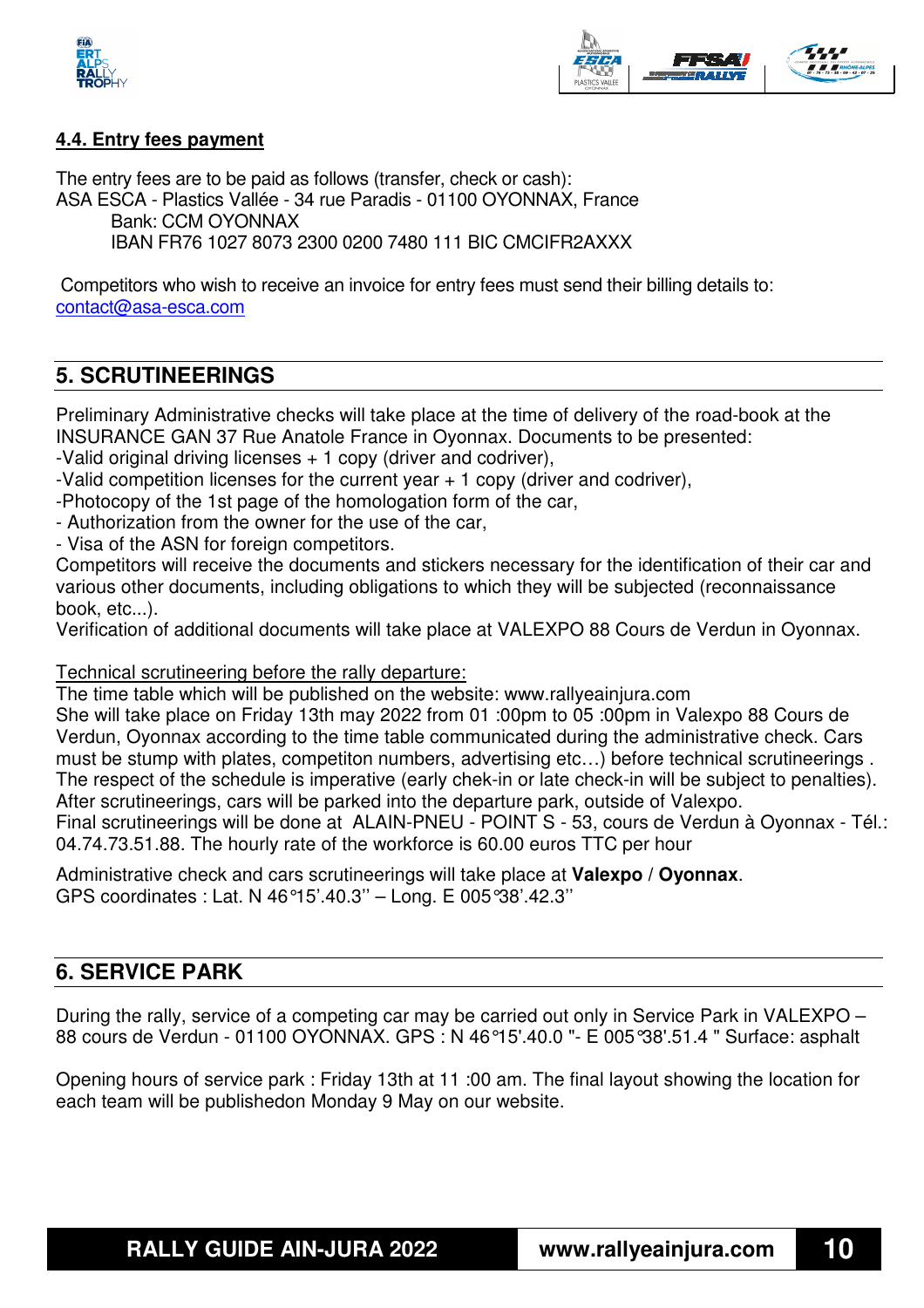



#### **Service will be forbidden outside the service park mentionned in the Road-book.**

Outside of it, any repair or supplies will be performed by the crew, using solely the equipment on board and with no external physical assistance. This procedure must be performed on the exact rally route, or on adjacent free areas subject that the car be directly visible from an observer driving on and in the direction of the rally route

The good observation of these requirements will be checked by **judges of fact** and any breach will be the subject of a sanction which may go as far as **exclusion .**

Except for members of Stewards, all officials on the regulations of the rally as well as in the bulletins are declared competent as a "judge of facts" for the visual finding of infringement which they are witnesses, including on: tyre heating or tyre regulation, service, rally itinerary, unsportsmanlike behavior, etc.

#### **Only the vehicle carrying the numbered 'Assistance' sticker (to be sticked at the top of the windscreen – passenger side) will be allowed in the Service Park.**

The crews will receive, at same time as the road-book, the various passes and badges allowing them access to the rally site the day of the event. Access to parks and car parks will be strictly regulated. The area in the service park is calculated for 49 m<sup>2</sup> for 1 car and 98 m<sup>2</sup> for 2 cars. Any additional surface will be invoiced by the organiser at the rate of €9.60 per m<sup>2</sup>.

Any promotional or communication operation other than that provided by the organisation is forbidden in the Service Park

Inside the service park, it's asked for each competitors to :

- keep nearby and **in a visible way** from the location of each rally car, a fire extinguisher for A, B and C fire types with a minimum of 5 kg capacity, having been controled since less than 2 years.

- Use hydrocarbon contains, comply to hydrocarbon standards

- provide a tarpaulin under each car racing (minimum 3mx5m) waterproof and hydrocarbons resistant with an area at least equal to that of the car.

- drop under each service vehicle a tarp under the mechanical part.

- take over the remevol of the waste at the latest by the time they leave the Service Park.

Futhermore, missing or damaged groundsheet in the Service Park is prohibited

#### . **Penalty for an absent or a faulty extinguisher in the Service Park will carry a fine of €200.**

#### Environmental requirements

The emptying of waste water, the washing of cars and the driving of takes into the ground are not permitted in the Service Park. Any infringement will be reported to the Stewards who may apply penalties.

**The environmental impact of the Rally is a priority on the organization.** As with every year an emissions balance will be established.

For this purpose, please fill in the attached form and return it to the rally office before Saturday 14 May at 10 pm.

#### Rules

Only cars bearing stamp « Service » will be allowed in the service park.

Their circulation on dedicated tracks for competitors is prohibited during a period extending from 15 minutes before the due check-in time of the first competitor at "TC SP in" to the last competitor's check-in time at "TC SP out". Vehicles stamp « Service » sticker must be parked only in the parking provided by the Organiser. All vehicles parked outside this parking and after days or official hours will be immediately removed.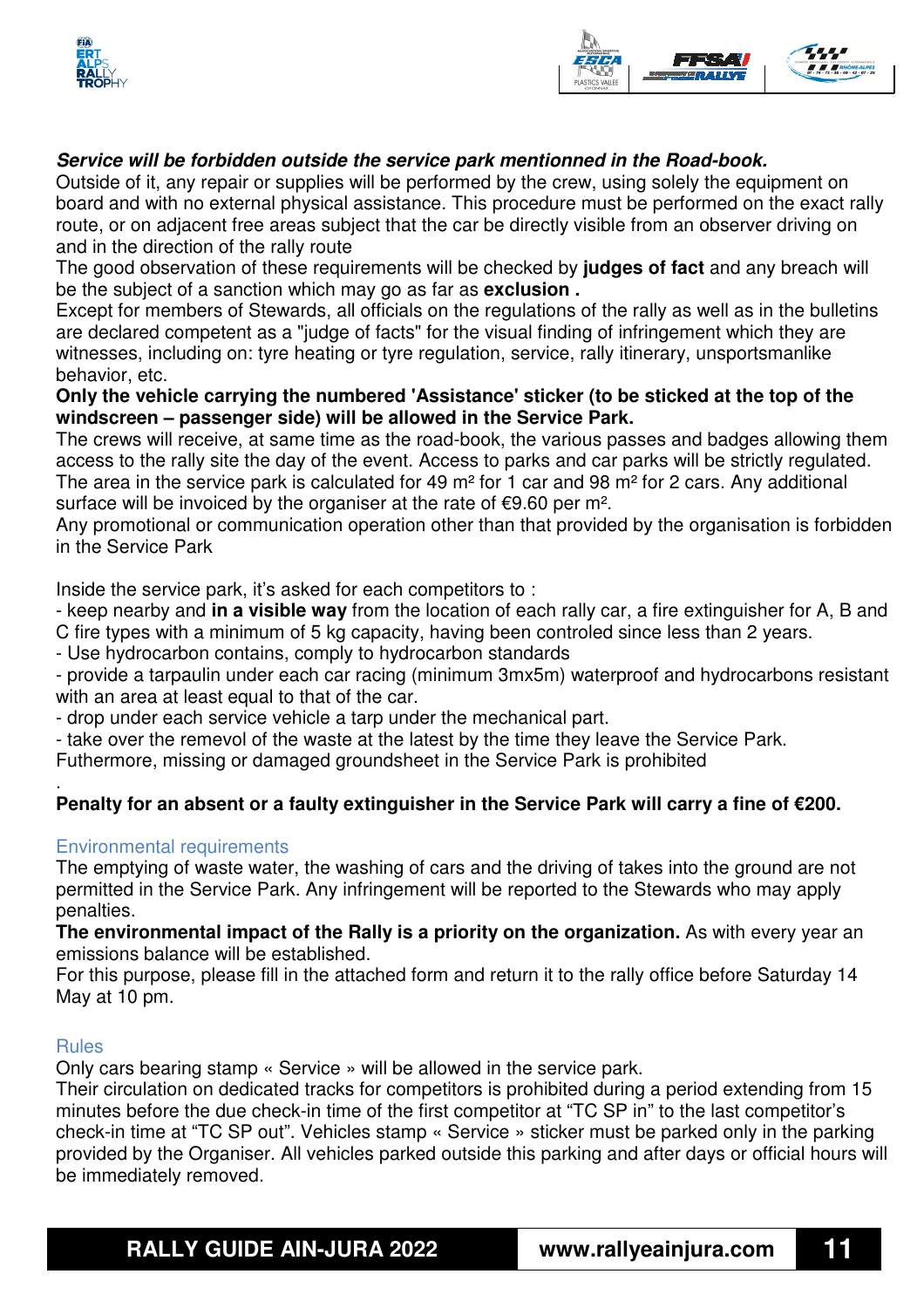



The driving speed inside the service park will be controled : **30 km/h maximum** (competitors and beneficiaries)

#### Démontages :

For security, dismantling operations and evacuation of trucks and trailers will be compulsory done on, Saturday 14th of may, as from 8pm after the public leaves the service park. Any fraud will carry a fine.

In case of retirement,the crew must request dismantling permission from the Main Service Park Manager.

Facilities in the Service Park (Valexpo)

- General lighting
- Public WC
- Garbage containers and waste collection
- General Security
- Oil removal

#### **REFUELLING**

Refuelling is only permitted in the refuelling zone.This area is situated at the exit of the Service Park (see the Service Park map).

Cars should be able to cover a distance about 102.130 km with 44.520 of SS.

No exceptions will be accepted.

Only the fuel in accordance with Appendix J art. 252.9 is allowed.

#### All competitors **must only supply fuel in the refuel zone located at the Service Park exit in Valexpo.**

In this area, any assistance is forbidden except, the refuelling the car. All necessary steps must be taken to avoid reversals or exhaust gas. No bottle or drum can stay unattended in the refuel zone

It is forbidden to use a motor vehicle for the transport of the fuel between the Service Park and the refuel zone.

The crew can remain in the vehicle during refuelling but their safety belts must be unfastened.

To access the refuel zone each team member (maximum of two) must wear the badge 'assistance' and it is recommended that they wear fire-resistant clothing ! (at least a mechanic overall to access these areas. The cans should be iron, plastic cans are prohibited.)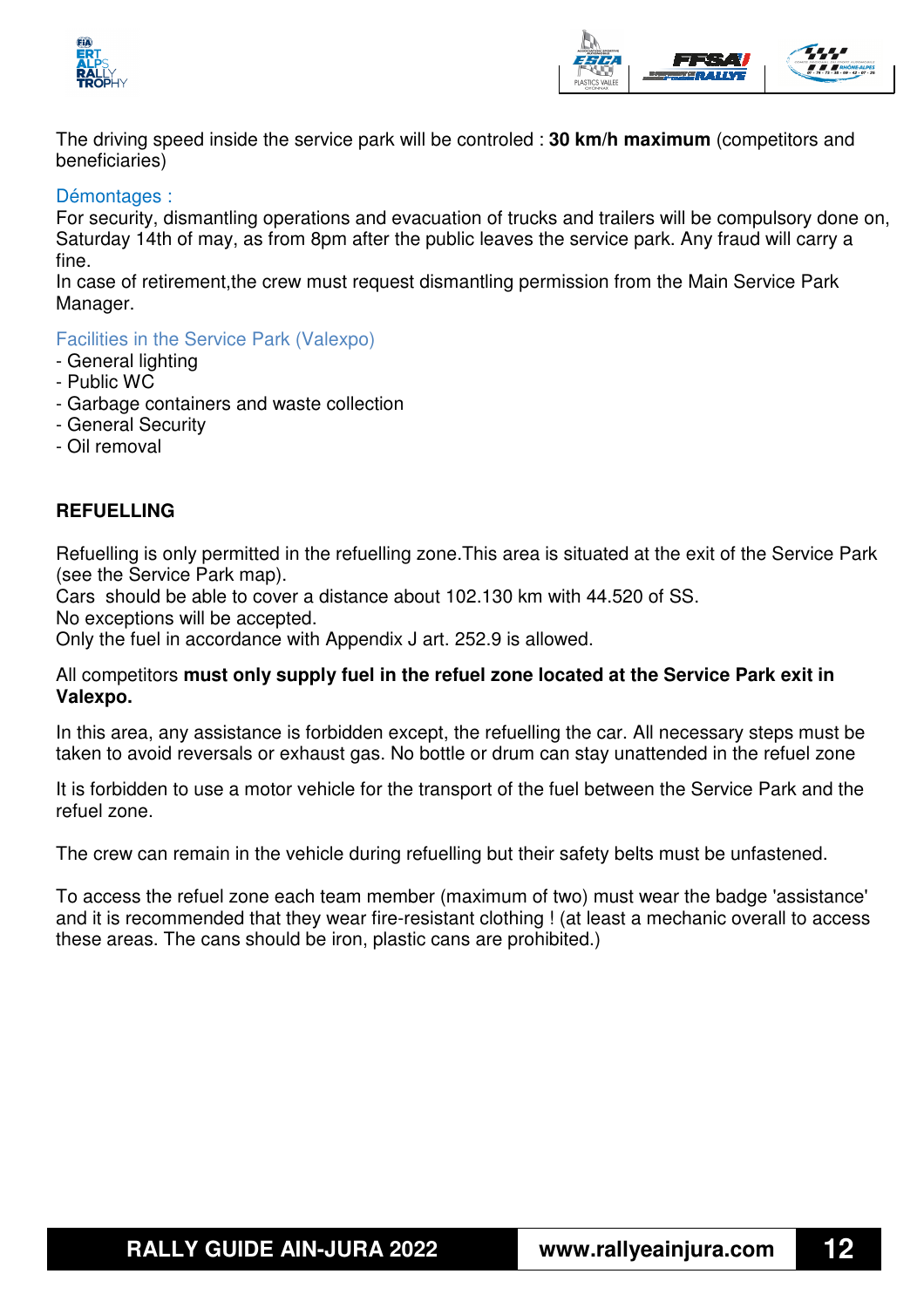



#### **7. RECONNAISSANCE**

#### **7.1. Stickers**

Only recce cars announced to the organisation are allowed to circulate on the special stages. They must wear the recce numbers provided by the organisation.

#### **7.2. Control card**

Control cards will be collected as the same time as Road Book, competitors must write themselves, with pen, on the reconnaisance cards, the requested informations (Departure and arrival time, or the number of runs by SS). Control will be done, crews must enter the Special Stages by the correct departure points and leave them by the stop controls, any non-compliance with the above will be reported to the Stewards' Panel.

To avoid residents troubles, we ask you to :

- Ensure that no degradation is made to the environment, all markers, brands, signs are strictly prohibited.
- Drive only in the direction in which the Special Stages are being run
- Respect the Road Traffic Laws, especially with respect to speed limits and noise levels

In addition to any fines, sporting sanctions (up to and including refusal to start) will be applied in accordance with the Standard Rally Regulations, without offenders being entitled to any reimbursement of entry fees. Refusal to stop at the request of a controller of the organisation will be considered as proven fraud. The controller will wear an identified badge which he will be obliged to present at the request of the drivers.

During reconnaissance only crew members are allowed on board.

#### **7.3. Reconnaissance schedule**

#### **Reconnaissances is allowed according to the following schedule:**

| <b>Saturday 7th May</b> | From 9:00 am to noon and<br>1:30 pm to 10 :00 pm |
|-------------------------|--------------------------------------------------|
| <b>Sunday 8th May</b>   | From 9:00 am to noon and<br>1:30 pm to 10:00 pm  |
| Thursday 12th May       | From 9:00 am to noon and                         |

| <b>THATSURY TEM INGY</b> | 1:30 pm to 10:00 pm     |
|--------------------------|-------------------------|
| Friday 13th May          | From 9:00 am to 3:00 pm |

#### **To mix weekend days and and week days is authorized.**

All crews are allowed to make a maximum of 3 passages on each special stage.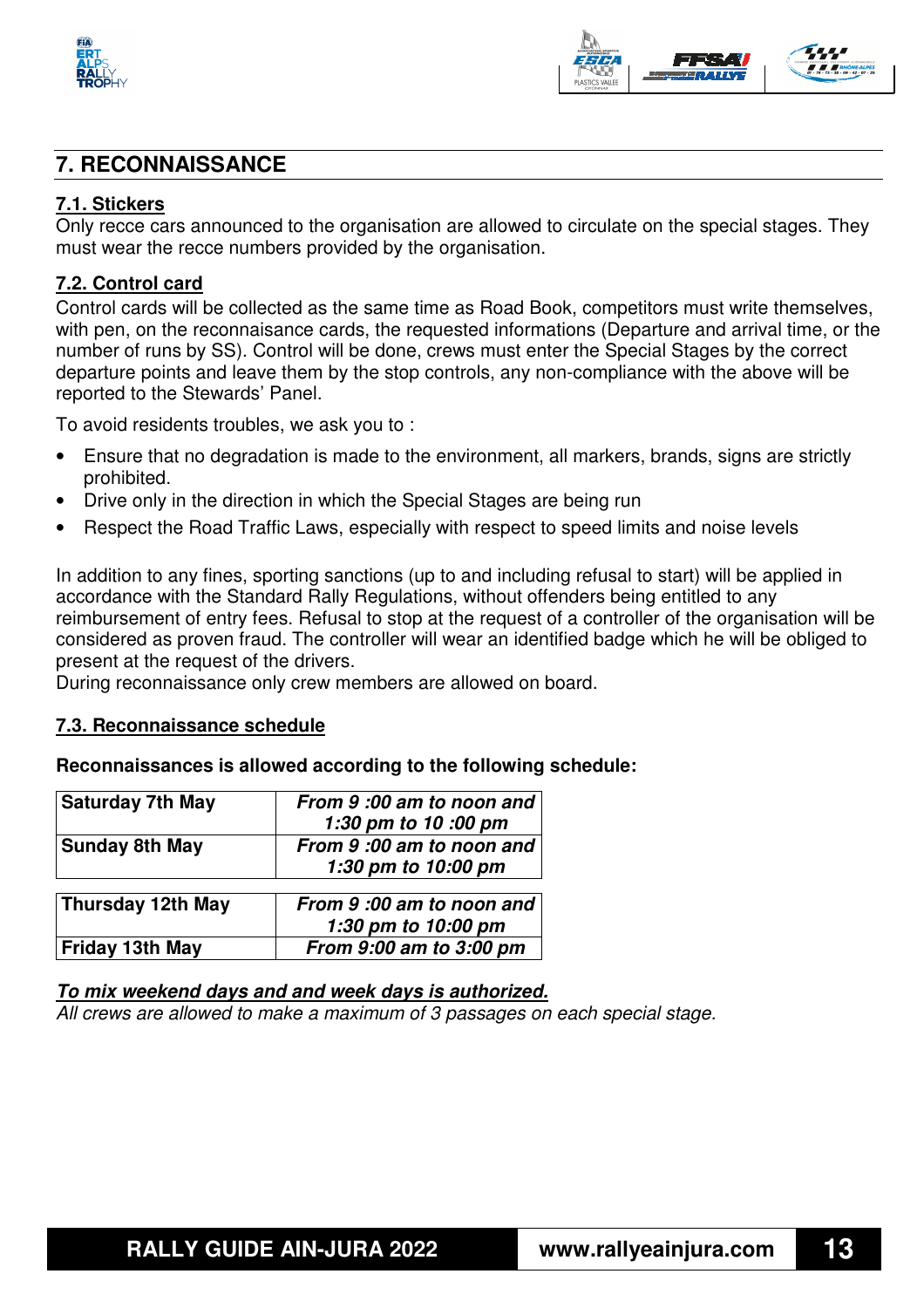



#### **7.4. Reminder extract from FFSA Rally regulations article 6.2.**

Time penalties awarded during reconnaissance will not be taken into account for start orders, but will be counted in the various classifications.

In all asphalt rallies, in order to limit nuisances, competitors and crews will be obliged to respect during the reconnaissance traffic regulations (especially speed and noise) and the following prescriptions and prohibitions:

▪ Only 1 to 3 reconnaissance passes will be allowed per stage at the discretion of the organisers. The number of passes allowed in each SS must be indicated in the specific regulations of each rally.

▪ Any backtracking, splitting up and/or looping during the special stage reconnaissance is forbidden.

▪ Any access to a Special Stage must be through its start.

#### **VEHICLES**

▪ Production vehicles,

▪ Standard road approved tires (no competition tires are allowed),

▪ Sticker with the words "Reconnaissance" and number (preferably identical to the race number). This sticker must be stamp on reconnaissance vehicles. It must be removed after the

reconnaissance. The colour of the number must be different from that used for the race number.

• Competitors must provide to the organization the formal identification of their reconnaissance vehicle (model, color, registration) to obtain their Road Book.

▪ In the event of a change of vehicle during the reconnaissance, the competitor must inform the organization before.

- The conformity of reconnaissance vehicles may be checked at any time during reconnaissances.
- No accompanying vehicles are allowed.

#### **EQUIPMENTS**

- Authorisation for a maximum of 2 additional headlights,
- Authorization of a measuring device (trip master),
- Authorization of a card reader,
- Headphones and earphones are prohibited,
- Other additional equipment are not allowed.

• The taking of video by the crew during reconnaissance is allowed. The organizer may provide a DVD of the special stages when the itinerary is published

#### **CONTROLS**

The organiser will be obliged to carry out checks. The method will be free, but a specific report as well as the control sheets of the vehicles checked must be sent to the Race Director, the Stewards' Panel and the Observer. Speed checks may also be carried out on special stages and on liaison. The FFSA may carry out unannounced checks.

#### **TIME**

In national and international rallies, the duration of the reconnaissance is limited to 4 days (2 days recommended) according to special regulations. In regional rallies, the duration of the reconnaissance is limited to 2 days according to special regulations.

#### **CREWS**

Only the two members of the crew will be allowed inside the reconnaissance vehicle. If one of the two crew members cannot participate in the reconnaissance, a request for exemption to replace him/her must be made to the rally organiser.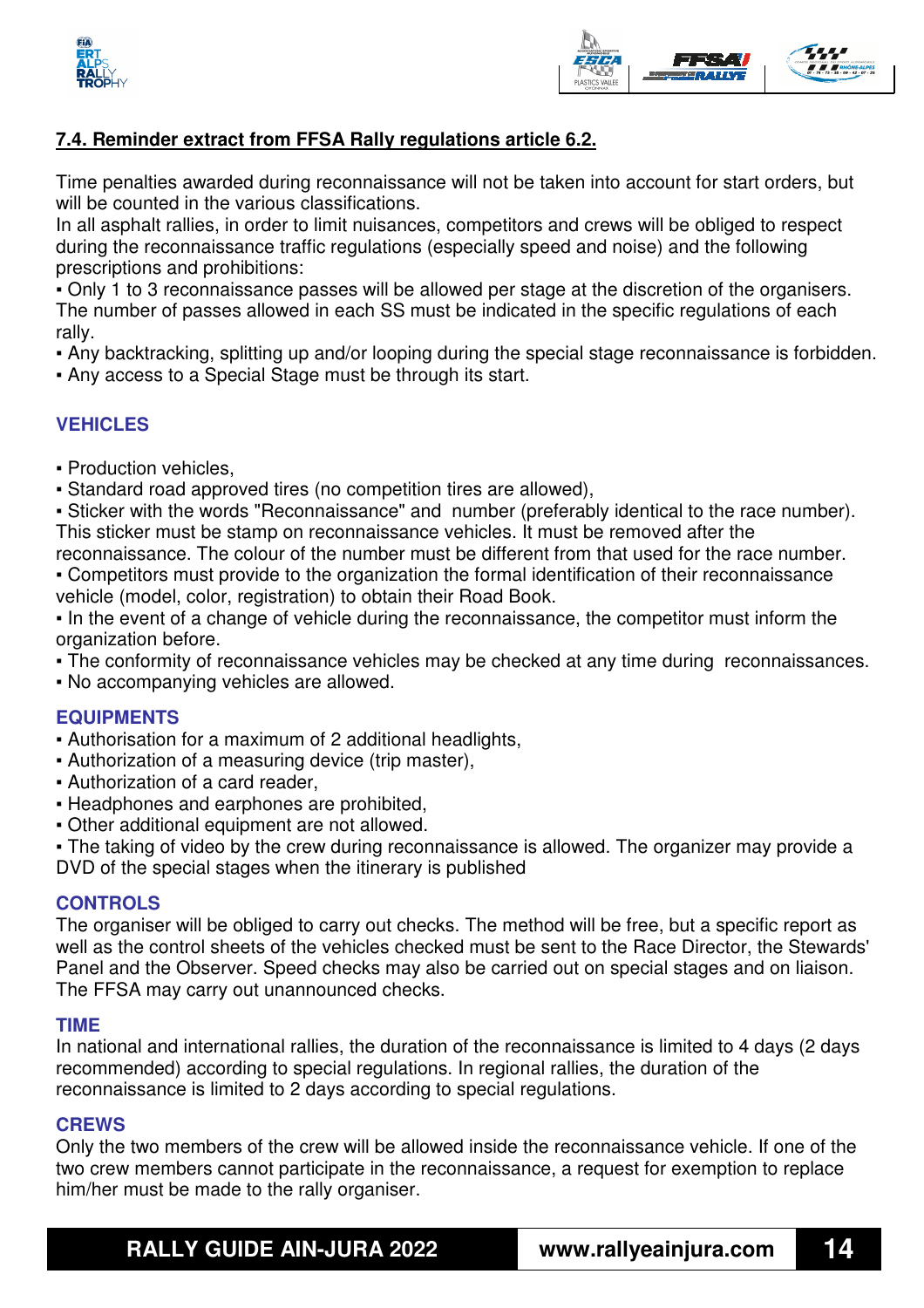



#### **PENALITIES**

Reconnaissance outside authorised days and times or failure to respect the maximum number of passes (French Rally Championship, see article 6.2) or if the vehicule used is not a production vehicule,when this is the case:

- start refused,
- fine identical to the value of the rally entry fee,
- request for disciplinary action from the FFSA.

Penalties are cumulative.

During reconnaissance, in the event of a breach of the Highway Code or of specific regulations issued by the public authorities and/or the rally organiser, as noted by an official of the organisation, penalties below will be imposed:

- $1$ st offence: €160 fine and 10 seconds penalty
- 2nd offence: €320 fine and 1 minute penalty
- 3rd infraction: disqualification.

#### **Other offenses**

- 1st offense, depending on severity:
- o Time penalty: from 1 min to 3 min
- o or departure refused
- o or/and fine the amount of the entry fee for the rally concerned.
- 2nd infraction :
- o prohibition to take the start,
- o request for sanction to the FFSA
- o fine of double the amount of the entry fee for the rally concerned.

The three penalties are cumulative.

These penalties will be imposed by the Commissaires Panel. The amount of the fines shall be retained by the organiser. When reconnaissance checks are carried out by the FFSA, the amount of the fines is retained by the FFSA.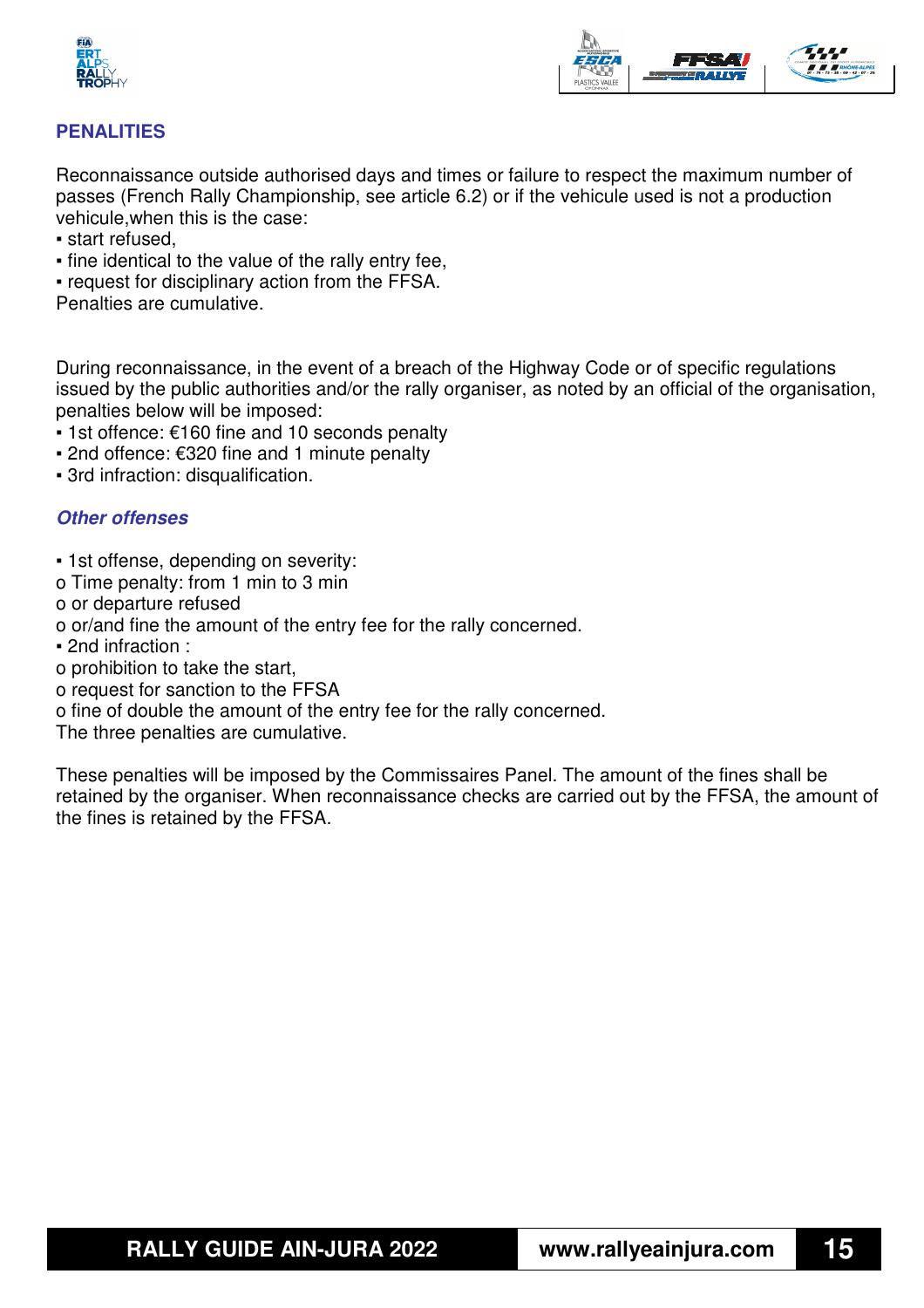



#### **8. MEDIAS**

#### **8.1. Contacts**

.

Media Relation and Accreditation Manager are Gilles GAILLARD et Philippe GAVARD PERRET Tél : 04 74 76 61 01 ou 04 74 76 61 72 – Email : contact@asa-esca.com

#### **8.2. Accreditation procedure**

Media must submit the request form (see Annex) to

#### ASA ESCA PLASTICS VALLEE 34, rue Paradis – 01100 OYONNAX **Tél. 04.74.73.84.72 - Portable 06.76.29.20.62 - email : contact@asa-esca.com**

1 - Any holder of an FIA or FFSA press accreditation is entitled to an accreditation on simple return of this application. (before the date indicated below)

2 - All other requests must be accompanied by a supporting letter from the editor-in-chief or the management of the media. (stamped by the latter)

3 - "Free lance" journalists will have to prove that they are really working in the framework of this competition (press cuttings or proofs).

4 - Signing this form implies that the applicant is the beneficiary of a civil liability and accident insurance covering his activity during the Rally. As a result, he releases the organisers of the event from all liability.

5 - The organizer will issue a maximum of one car "Press" plate and two letters of credit per request, subject to the justification of the work of the second person. Exception to this rule will be made for television and radio crews (attach to the request the list of persons to be accredited with their respective functions).

6 - The organizer reserves the right to refuse accreditation without giving a reason. Applications received after May 9th will not be taken into consideration.

7 - "Press" plates for cars and passes will be distributed at the Rally Press Centre: Friday 13/5 and Saturday 14/5 at Valexpo - Oyonnax.

8 - These conditions are an integral part of the accreditation request. Incomplete or unsigned applications will not be taken into consideration without prior notice.

#### \*\*\*\*\*\*\*\*\*\*

**Chasuble:** Wearing a chasuble is compulsory to gain access to certain areas forbidden to the public, especially in special events. The stewards will have very strict instructions on this subject. Any person not wearing this chasuble in a clearly visible manner will be turned away from the areas mentioned.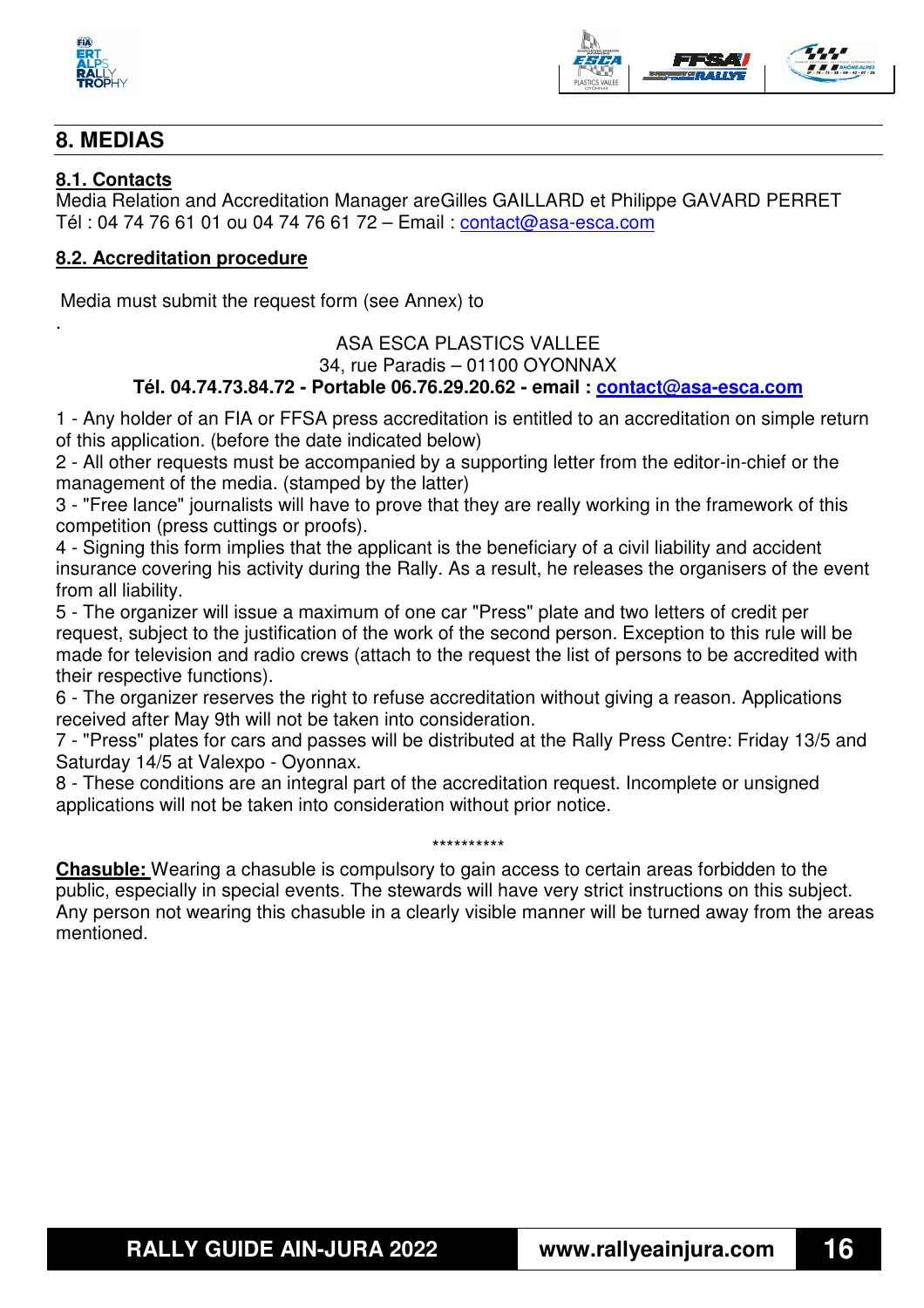



## **9. HOSTELS**

Do not hesitate to contact / Office du Tourisme à Oyonnax – Rue Bichat au 04 74 77 94 46

**https://www.hautbugey-tourisme.com/sejourner/hebergements/dormir-a-oyonnax/**

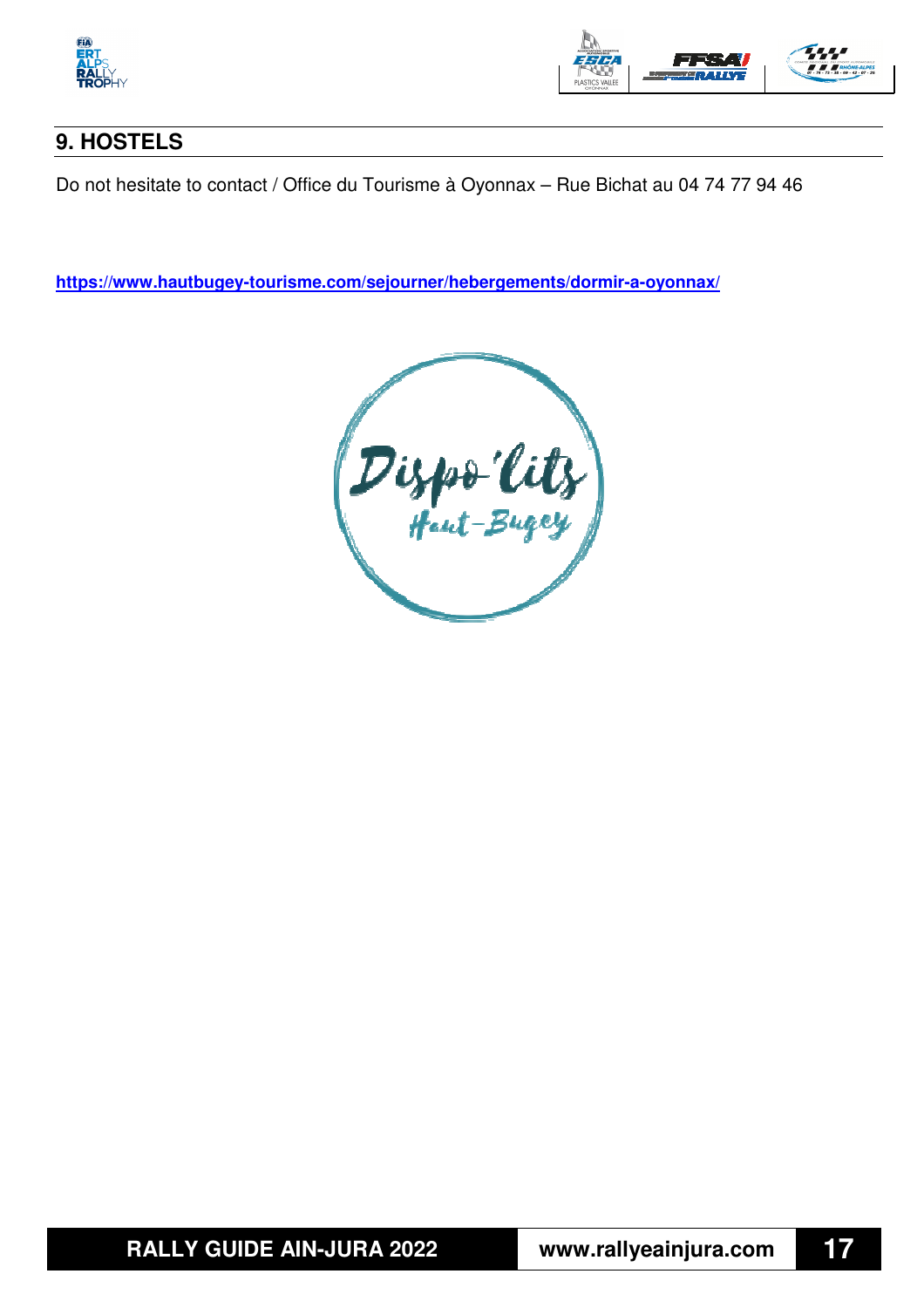



#### **10. USEFUL INFORMATION**

#### **Urgences :**

| <b>LIBELLE</b>                       | <b>ADRESS</b>           | <b>PHONES</b>                |
|--------------------------------------|-------------------------|------------------------------|
| <b>FIREMAN</b>                       | 35, route de Marchon    | 18                           |
| <b>HOSPITAL</b>                      | 1, rue de Veyziat       | 04 74 73 10 01               |
| <b>POLICE</b>                        | 41, bd Louis Dupuy      | 04 74 77 47 33 - Urgences 17 |
| <b>MUNICIPAL POLICE</b>              | 73b, rue Anatole France | 04 74 81 35 35               |
| <b>MEDECIN DE GARDE</b>              |                         | 06 29 05 73 33               |
| <b>EMERGENCY</b>                     |                         | 15                           |
| <b>Toxicology Information Centre</b> |                         | 04 72 11 69 11               |
| <b>TELECOM</b>                       | 1 rue Montaigne         | 1013                         |
| <b>GAS DEPANNAGE</b>                 |                         | 08 10 43 30 01               |
| <b>ELECTRICITY DEPANNAGE</b>         |                         | 08 10 33 30 01               |

#### **Tourist Office of Oyonnax Tel : 04 74 12 11 57**

Website : http://www.hautbugey-tourisme.com

**City hall of Oyonnax** - 3 Avenue Jean Jaurès 01100 OYONNAX Tél. 04.74.77.00.06

**Technical departement of Oyonnax** Tél. 04.74.81.27.27 Permanence Tél. 06.84.78.68.21

**VALEXPO** Place Georges POMPIDOU 01100 OYONNAX Tél. 04.74.77.35.96

**Municipality communities of Oyonnax** - 57 Rue René Nicod 01100 OYONNAX Tél. 04.74.81.23.70

**Sub-prefectures of Nantua** - Rue du Collège 01130 NANTUA Tél. 04.74.75.20.66

**Prefectures of Ain** - 45 Ave Alsace Lorraine 01000 BOURG EN BRESSE Tél. 04.74.32.30.00

**General Concil of Ain**- 45 Ave Alsace Lorraine 01000 BOURG Tél. 04.74.32.32.32

| 31 rue de Marchon 01100 OYONNAX<br><b>DDE</b> | Tél. 04.74.73.18.70 |
|-----------------------------------------------|---------------------|
|-----------------------------------------------|---------------------|

**DDE HAUT BUGEY** 20, av. Maréchal Leclerc 01200 Bellegarde Tél. 04 50 56 01 07

**DDE Ain** 23 rue Bourmayer 01000 Bourg-en-Bresse Tél. 04.74.45.62.37

**Train station** Place Vaillant Couturier 01100 Oyonnax Tél.: 36 35

#### **Security Services**

| MJ SECURITE         | 131 rue Anatole France 01100 OYONNAX        | Tél. 04.74.77.28.04 |
|---------------------|---------------------------------------------|---------------------|
| <b>TYR Sécurité</b> | 65 ZA du Bouleau, 01580 Izernore            | Tél. 06 50 91 43 05 |
| <b>GLOBAL SEC</b>   | 18 Rue de la ville, 01460 Montréal-la-Cluse | Tél. 09 82 47 40 48 |